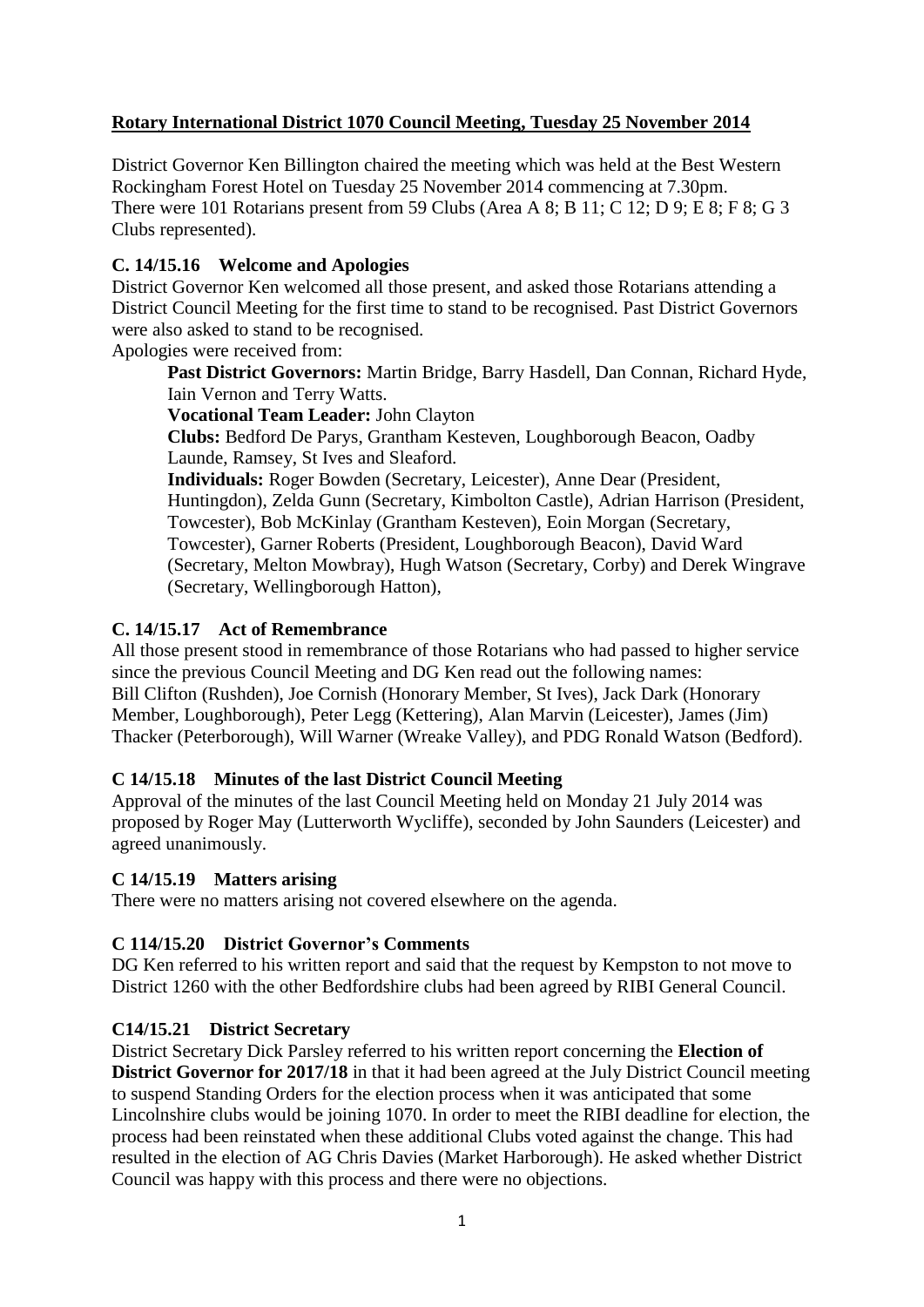With regard to the **District Membership Database** following change of ownership of the provider, he asked Club Secretaries to continue to keep the system up to date although some of the reporting facilities were no longer available. DG Ken said that General Council had agreed for a new system to be programmed and this would have the advantage of linking with the RI database removing the necessity for double entry of membership details.

Following the issue of new **RIBI Policy Documents** on Protection, Health & Safety and Discrimination, the Executive felt that Clubs should sign a new compliance certificate and return it to the District Secretary in order to provide protection in case of a future insurance claim. A steady flow of forms was being received.

DS Dick reminded Rotarians that the **Directory is for Rotary use only** and he should be advised if anybody suspected that the information had been used by a third party so he could take appropriate action.

He reminded Clubs that annual **Special General Meetings** should be held before the end of December to elect Presidential succession for the coming years; Secretary and Treasurer for 2015/16; and Voting Delegates for the RIBI Conference. He also added a reminder that club accounts for the year 2013-14 should be independently examined and approved by the club by the end of January and the completion of the process reported to district treasurer Eric.

# **C 14/15.22 District Treasurer's Report**

District Treasurer Eric Lennox thanked those involved in meeting the tighter time scale for preparation of accounts necessitated by the reduction in number of District Council meetings, and in particular Independent Accounts Examiner Robert Gibson.

There being no questions, DT Eric proposed approval of the **District Accounts for the year ended 30 June 2014**. This was seconded Bill Martindale (Sleaford Kesteven) and agreed unanimously.

DT Eric proposed the approval of the **District Trust Fund Accounts** for the year ended 30 June 2014. This was seconded by Mike Warrington (Stamford) and agreed unanimously. The **District Accounts for the quarter ended 31 September 2014** had been circulated and there were no questions. DT Eric said that preparation of the **Budget for 2015/16** had been started and would take account of a reduction of about 10% in membership following the transfer of Bedfordshire Clubs although this would be offset partly by the reduction in the number of Areas from seven to six.

# **C 14/15.23 Assistant Governors' Reports**

Written reports had been circulated for each Area and the following additional comments were made:

AG John Saunders advised that the date of the next **Area D Forum** had been changed from Friday 23 January to Friday 16 January 2015.

AG Robin Green said that the **"Learn to Give"** project being organised by Towcester was still work in progress. He advised that St Neots had produced a **"no jargon" booklet** for new members.

# **C 14/15.24 The Rotary Foundation**

Foundation Chairman, Trevor Davies (Brackley) reported that the results of the Every Rotarian Every Year Terry Watts Salver for giving to The Foundation for 2013/14 were: 1<sup>st</sup> – Sleaford, 2<sup>nd</sup> – Corby Phoenix, 3<sup>rd</sup> – Peterborough Ortons

As no representative of the winner was present, the salver would be presented at a later date

by IPDG Margaret Morley.

Referring to the system difficulties in **paying District Grants**, Trevor said that RI had advised that payments would be made within seven to ten working days.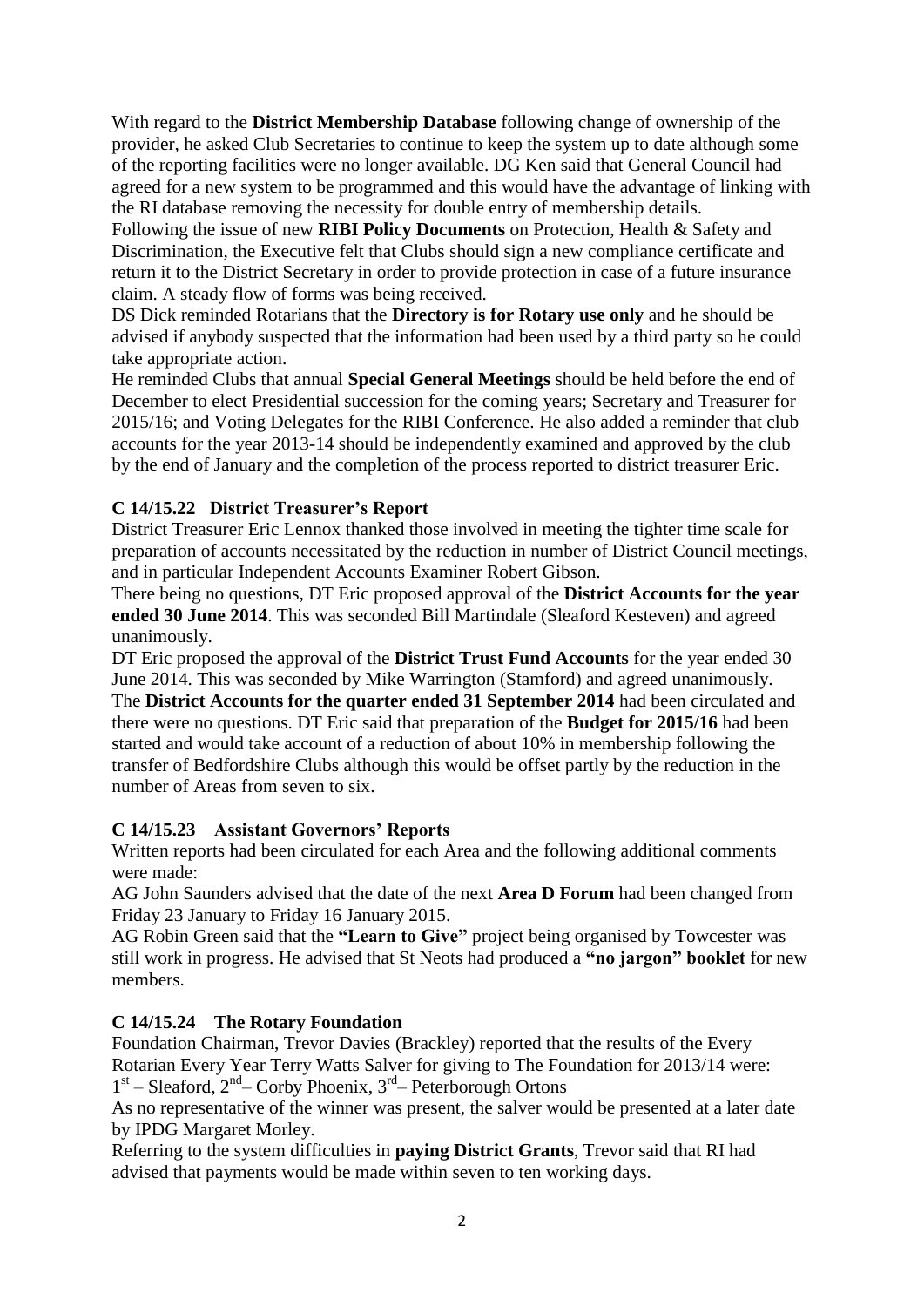Trevor emphasised the need to continue to support the polio eradication campaign.

## **C 14/15.25 Committee Chairmen's Reports**

The following items were in addition to the written reports circulated by all Committees: **Project Teams**

**Youth Services:** Moira Bartlett advised that where members of interim Rotary Clubs are involved in activities, they should be treated as Rotary volunteers for insurance purposes. As well as the new Rotaract Club of St. Ives, Corby Phoenix is looking to start one in the New Year, and there is some interest in Loughborough. For Young Chef we may have to find an alternative venue for the Leicester District Final as The Samworth Academy has an extraction problem, and any suggestions would be welcome. For Youth Speaks, cue cards on iPads or tablets are now allowed. For Young Writer entries can be either fiction or non-fiction. Young Designer will be run by a small team within the RC of Leicester. District Final of Young Artist will be on Saturday 16 May 2015.

**Community:** Bill Watson said that an e-mail had been sent to all Clubs with details of the Stroke Awareness Day. The World's Greatest Meal had so far raised £721 from within the District for Polio Eradication.

**International:** Mike Kingdon has nothing to add to his report and the presentation on Learn2Give was not yet available.

### **Support Teams**

**Communications, Vocational, Leadership Development & Training:** There was nothing to add to any of these reports.

**Membership Development and Retention:** Chris Chew thanked Clubs for all supplying membership figures and advised that the next return was requested on 1 February 2015. He thanked Keith Cooper (Oadby Launde) for running the District Golf Competition over the last few years and Ian Martin (St Ives) for taking over. To take account of the busy period prior to Christmas, the deadline for Round 2 of Minor Sports had been changed from 19 December to 10 January 2015. He asked whether a District New Members Evening would be supported and by a show of hands, a large majority was in favour.

**New Club Formation (Extension):** Roger McDermott advised that following a satisfactory survey, progress was continuing for a new Breakfast Club in Grantham.

## **C 14/15.26 Conferences**

**2015 Bournemouth:** Conference Manager Bill Hill said that he was aware of an hotel booking problem following the change of accommodation booking agents from the Council which had not released bookings to the new contractor but this was being rectified. DGE Geoff Burton gave brief details of the programme.

**2016 Conference:** DGN John Dehnel referred to his circulated report and said his intention was for the conference to be nearer to the District in order to increase participation. The analyses showed that Nottingham would be the best venue and a day registration fee would be available. Comments and questions from District Council members included: David Walker (Loughborough) said that bearing in mind nearby Clubs would not book hotel accommodation would rooms be availability for private Club meetings – Bill Hill said he would investigate; Mos Kalbassi (Grantham) commented on traffic – this was caused by the tramway construction which should be completed before 2016. Mike Warrington (Stamford) asked about car parking – 300 spaces in the car park, and campus roads would be also be available. Richard Wells (Bourn) supported the choice of Nottingham. David Burr (Grantham) asked whether the Saturday evening function could be accommodated in one